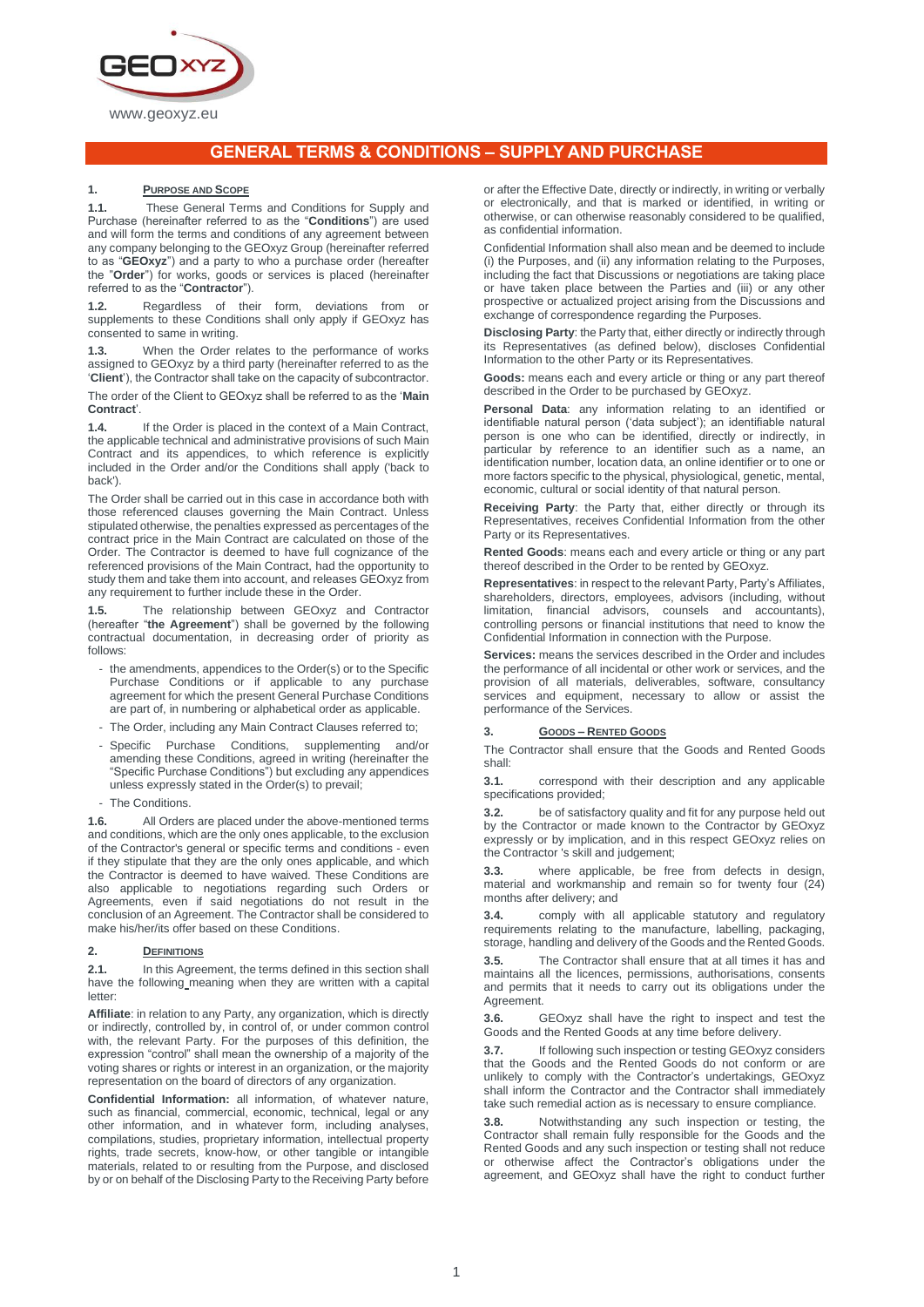

inspections and tests after the Contractor has carried out its remedial actions.

**3.9.** Unless otherwise agreed in the Order, GEOxyz shall inspect the Goods, Rented Goods or assess the Services within a reasonable time of their being delivered or performed respectively. If the inspection indicates that the Goods, Rented Goods or the Services are inconsistent with the placed order, then GEOxyz shall return the Goods and/or Rented Goods or reject the Services or shall accept the Goods, Rented Goods and/or the Services at a lower price.

**3.10.** The inspection shall not preclude GEOxyz from claiming the Contractor's non-performance of its warranty obligations stipulated in the Conditions.

**3.11.** The Contractor warrants good and clear title to the Goods supplied and will refrain from filing any lien, attachment, charge or claim to be placed or made on or against any property of GEOxyz whether or not in the possession of the Contractor.

**3.12.** The lease period for the Rented Goods shall commence when the Contractor delivers the Rented Goods to the delivery location and shall cease when the Rented Goods are uplifted by the Contractor at the end of the lease period or when GEOxyz returns the Rented Goods to the Contractor.

## **4. SHIPPING, PACKING, DELIVERY**

**4.1.** Unless agreed otherwise on the order form or the contract, the Order is to be delivered in accordance with Incoterms 2020 DDP (Delivered Duty Paid), at the place defined on the order form or contract, or, if no such place is defined, at GEOxyz's premises mentioned on the order form.

**4.2.** The order consists of the Goods, Services and everything associated with them, either directly or indirectly that are mentioned on the order form or contract, so that the delivery is ready for use with all necessary or useful accessories, in accordance with their intended purpose and optimal use. It is to be accompanied by the necessary instructions for assembly, use and maintenance, all applicable licenses, permits, certificates and documentation as well as the special safety instructions. These documents will be drawn up in the language prescribed on the order form and, if this is not stipulated, in Dutch and English.

**4.3.** The Contractor is liable for the measurements that it made on site; it is deemed to have checked, within the limits of its specialist field, of the dimensions and plans that were handed to it by GEOxyz and is expected to inform GEOxyz without delay of any mistake or omission.

**4.4.** The Contractor is responsible for proper packaging of the goods to be delivered. This packaging must be undamaged on delivery. The packaging must carry the appropriate markings and must be taken back by the Contractor at the request of GEOxyz.

**4.5.** Immediately on unloading of the Order, the Contractor must produce a consignment note or packing note for signature by the authorized representative of GEOxyz.

# **5. DELIVERY DEADLINES**

**5.1.** The delivery deadline, including the one for handingover the associated documents, forms an essential element for GEOxyz. Failure to respect that deadline forms a serious infringement of the Order. If the Order forms part of a Main Contract, the Contractor undertakes to deliver the Order within a period enabling GEOxyz to comply with the planning schedule in the Main Contract.

**5.2.** In the event of delay, the Contractor may only invoke force majeure if this is foreseen in the Main Contract and recognized by the Client. In the latter case, the Contractor will only be allowed to defer performance provided that the Client allows GEOxyz to extend the deadline based on the circumstances invoked by the Contractor.

**5.3.** If the Contractor has not delivered the Order by the scheduled deadline and, except in case of force majeure as per Clause 6 duly recognized by GEOxyz, then GEOxyz expressly reserves the right to recover from the Contractor any direct or indirect losses that this causes.

If such delay puts the implementation date for the Main Contract in jeopardy, and GEOxyz is obliged by the Client to pay penalties for delay or other charges, the Contractor shall also - based on a mere notification by GEOxyz - hold it harmless against all penalties, fines and compensation imposed by the Client.

**5.4.** Without prejudice to the above, GEOxyz is also entitled to terminate the Order in its entirety or in part by registered letter, without any payment of compensation and without the intervention of the courts, and/or seek the completion of the Order by another Contractor at the expense and risk of the Contractor, and/or take any measures allowed by the specifications of the Main Contract.

## **6. FORCE MAJEURE**

**6.1.** Any circumstance which is unforeseeable or which, being foreseeable. is unavoidable, and which hinders foreseeable, is unavoidable, and which hinders extraordinarily or impedes any of the parties to fulfill its obligations shall be deemed a force majeure event. For purposes of these Conditions, the following shall not be considered force majeure events:

- (i) strikes, production stops and labour conflicts which exclusively affect the employees or the personnel engaged by Contractor;
- (ii) the lack of means of transport or materials;
- (iii) delays attributable to Contractor's subcontractors (regardless if Contractor declares a force majeure);
- (iv) change of law; or
- (v) those circumstances which Contractor does not convey to GEOxyz within five (5) calendar days following their commencement.

**6.2.** The party claiming a force majeure event shall notify the other party of such event within five (5) calendar days of its commencement. Party claiming the force majeure event is obligated to take all necessary measures to mitigate the force majeure event. Such notice shall describe the claimed force majeure event, its estimated duration, its estimated impact on the notifying party's ability to perform under the Contract or Order, and the measures the notifying party proposes to adopt to resolve or to mitigate the adverse consequences arising from the force majeure event.

**6.3.** Whenever a force majeure event occurs, the timing for the execution of the Agreement or Order shall be extended for a period equivalent to the duration of the force majeure event. If the force majeure event persists more than sixty (60) days or it becomes obvious that it will persist more than 60 days, the party not affected by such event shall be entitled to terminate the Agreement or Order by notifying the other party.

# **7. LIABILITY AND INSURANCE**

**7.1.** The Contractor shall bear the entire liability and hold GEOxyz harmless, without restriction, and indemnify it for any direct or indirect loss, expense (including transport, dismantling, reassembly and recommissioning), losses and defense costs as a consequence of an infringement by the Contractor of this agreement or the consequence of a defect or non-conformity of the goods.

**7.2.** The Contractor shall indemnify GEOxyz and defend it against any complaints by the Client or third parties and against any claim based on product liability.

**7.3.** The Contractor is bound to take out at least the insurance mentioned below with an insurance company with its registered office in the European Union and approved in Belgium, to cover its liability, and which it shall prove by submitting the insurance certificates if merely requested to do so: i) civil liability insurance for a minimum of 2,500,000€ per claim incident, ii) workplace accident insurance and iii) motor vehicle insurance. The Contractor is also bound to take out at its expense any insurance stipulated on the order form or the contract. The amounts of the excess clauses are payable by the Contractor.

**7.4.** The Contractor hereby declares that it will abide by all provisions concerning waiver of recourse which GEOxyz has signed up to with respect to the Client, and will ensure coverage of these provisions by its insurers.

# **8. PRICE – INVOICING - PAYMENT**

**8.1.** The Contractor shall supply the Goods (and the associated services and everything that goes with it) at the prices shown in the Order Form or Agreement. Unless expressly agreed otherwise, the prices are i) flat-rate, ii) firm and not liable to revision, iii) exclusive of any VAT but iv) inclusive of all other taxes, duties, levies, (licence) fees and other expenses including, but not limited to transport, packaging, insurance, certificates, manuals and other user documentation.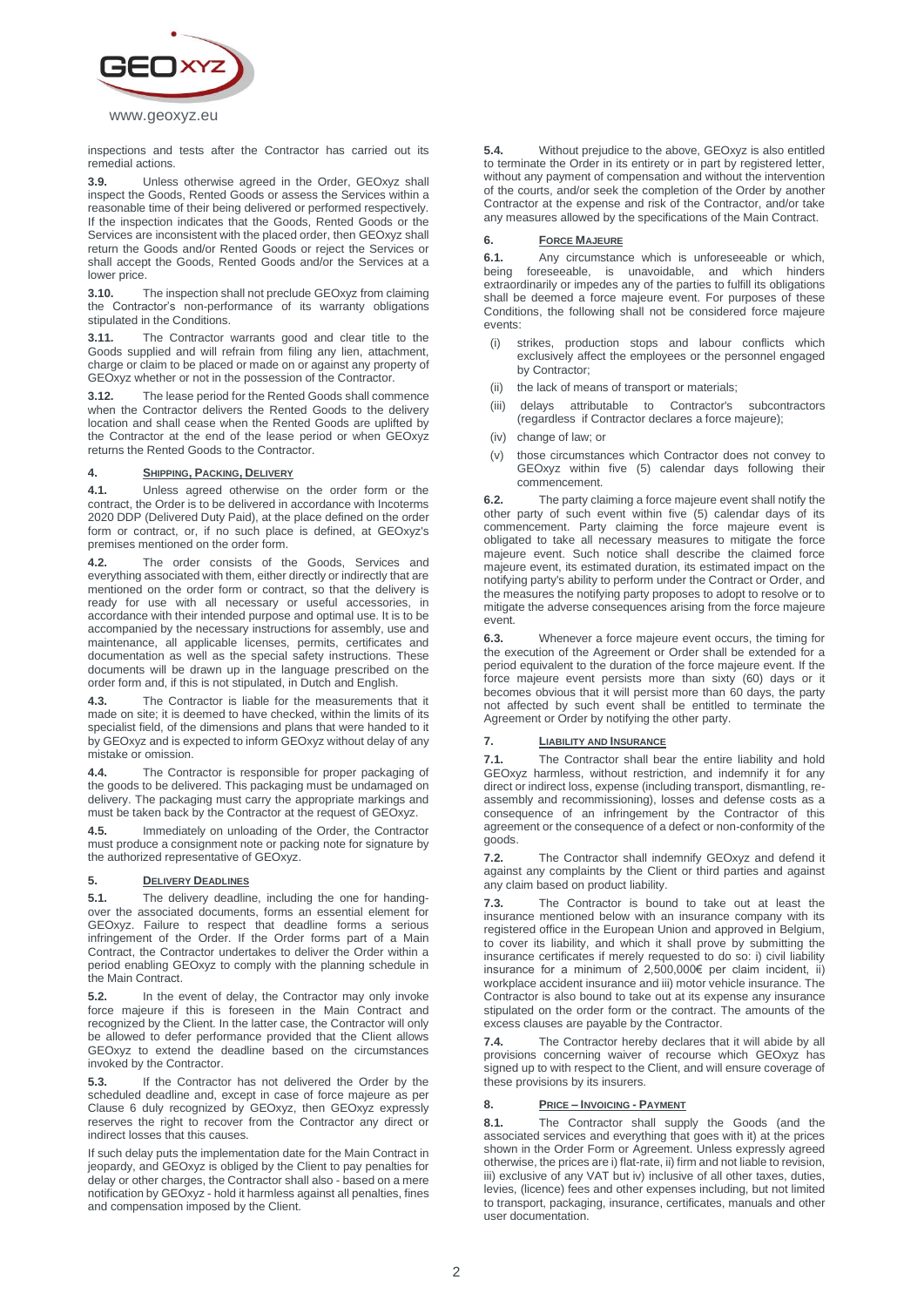

# www.geoxyz.eu

**8.2.** Any order shall be the subject of a separate invoice, sent to GEOxyz 's registered office. The invoice shall quote the order number on the Order, and be accompanied by the necessary supporting documents and all other documents stipulated on the Order or Agreement. Invoices that do not meet these requirements may be refused and sent back. In that case, they will be deemed to have been the subject of a valid challenge.

**8.3.** The payment period commences once GEOxyz is in possession of a properly drawn up, complete invoice. Unless specific terms have been agreed, the Contractor's invoices are payable sixty (60) days as from receipt by GEOxyz of the properly drawn-up document. The date of receipt of the invoice shall be determined by the GEOxyz stamp.

**8.4.** If these periods should be exceeded the Contractor may, after sending notice of default, claim interest calculated at the statutory interest rate as from the payment due date. GEOxyz shall not be liable to pay flat-rate compensation or penalties under any circumstances.

#### **9. TRANSFER**

Unless with the prior written consent of GEOxyz, the Contractor does not have the right to subcontract, assign, transfer, pledge or outsource the Order or parts thereof.

#### **10. SUSPENSION – TERMINATION - CANCELLATION**

**10.1.** The Client's decision to suspend or cancel the Main Contract or any other action with the same outcome empowers GEOxyz to suspend or cancel the Order.

**10.2.** Unless that is attributable to a serious fault admitted by GEOxyz, such a suspension or cancellation shall not give rise to compensation of the Contractor, unless the Client pays compensation to GEOxyz on grounds of suspension or cancellation of the Main Contract, in which case said amount may be shared between GEOxyz and its various Contractors in proportion to the scale of the proven damages of the Contractor in relation to the loss sustained by GEOxyz and by the other Contractors.

**10.3.** If the Contractor fails to live up to its obligations or if the Order is not carried out on time, GEOxyz has the right, as from five working days after sending notice of default by registered letter which has not been acted upon, to claim by operation of law and without prior action through the courts and without prejudice to the GEOxyz 's right to seek additional compensation and interest, and to cancel the Order due to the fault of the Contractor, without the Contractor being entitled to any compensation, or to have the Order delivered by a third party at the Contractor's risk and expense.

**10.4.** In the event of bankruptcy, judicial restructuring, liquidation, death, prohibition, cessation or actual ending of business activities and in any cases which result in the Contractor being prevented from completing the works, GEOxyz has the right, unless the law provides otherwise, to cancel the Order as it thinks fit by simple written notice and without action through the courts, or to have the Order carried out by the lawful successors at the conditions of the Order, without prejudice to any compensation and interest.

#### **11. PROCESSING PERSONAL DATA**

**11.1.** The Parties process each other's personal data, as well as those of the Client, the (sub)contractor(s) and other building firms, their personnel, their collaborators, their agents and other useful contacts. The purpose of this processing is the fulfilment of this contract, management of customers/suppliers/subcontractors, accounts and safety on site. The legal basis is the performance of the contract, compliance with legal and regulatory obligations (such as the mandatory electronic registration of presence on site, the 30bis declaration of works, attendance lists or other obligations for public procurement projects) and/or the legitimate interest of the relevant Party.

**11.2.** The Parties undertake only to process this personal data with a view to the above-mentioned purposes and in accordance with the provisions of the General Data Protection Regulation as well as all prevailing laws, decrees and implementing orders. It shall only pass on this personal data to processors, recipients and/or third parties to the extent necessary within the framework of the above-mentioned purposes for processing.

**11.3.** The parties shall take the necessary precautions to protect the personal data against risks including unauthorized access, theft, destruction, loss, corruption, disclosure, reproduction or dissemination, either accidental or illegal.

**11.4.** The Contractor undertakes to impose the same obligations on the companies and organisations that it uses.

## **12. CONFIDENTIALITY**

**12.1.** The Contractor is bound to treat all data and information that it has obtained during the term of the contract from GEOxyz or the Client as confidential and keep it secret, unless agreed otherwise in advance. The data and information provided remains the property of GEOxyz and the Contractor shall only use it for the purpose for which the contract was entered into.

**12.2.** The Contractor shall ensure that its personnel, its representatives and any third party that it uses in carrying out the Order shall be subject to and comply with the same duty of confidentiality and secrecy as that which applies to the Contractor, whereby the latter is jointly and severally liable for all infringements.

**12.3.** The Contractor shall take appropriate measures to prevent unauthorized access or disclosure of this confidential data, in accordance with the standard of protection prevailing in the industry concerned, or in the same way and to the same extent that the Contractor protects its own confidential commercial information, whichever standard is higher.

#### **13. INTELLECTUAL PROPERTY RIGHTS**

**13.1.** Drawings, illustrations, calculations, working methods and procedures that are provided by GEOxyz remain the property of GEOxyz and may not be reproduced, copied or passed to third parties by the Contractor, or made public, or used in any other way than exclusively in the context of the contract. At GEOxyz's request, the Contractor is bound to return these documents at its own expense after delivery/technical acceptance.

**13.2.** Items and working methods that GEOxyz developed in collaboration with or commissioned by the Contractor become the property of GEOxyz and may only be made available to third parties with the prior written consent of GEOxyz. The knowhow acquired by GEOxyz from this development is exclusively available to GEOxyz, and will not be made known by the Contractor to third parties or used by it and/or third parties, unless GEOxyz has given its prior written consent. The Contractor transfers, to the extent necessary, in advance and free of charge, the intellectual property rights to GEOxyz, and GEOxyz accepts the transfer. If a document or other formality is necessary for the transfer or the registration in relevant registers, the Contractor already grants its unconditional cooperation, or respectively already grants its irrevocable power of attorney to GEOxyz to accomplish that transfer or registration (or other formality).

**13.3.** To the extent that intellectual property rights apply to the goods or services provided by the Contractor, for which the Contractor can prove that they already existed prior to the effective date of the contract and were the Contractor's property, or that they were developed independently of (the performance of) the contract, the intellectual property rights remain with the Contractor. The Contractor grants GEOxyz a non-exclusive, everlasting, irrevocable, worldwide and transferable right of use with regard to such intellectual property rights for any purpose relating to the business or the activities of GEOxyz. GEOxyz's right of use also comprises the right to provide such right of use for its (potential) customers or other parties with whom it maintains relations in connection with the running of its business.

18.4. The Contractor guarantees that the implementation of the Order does not infringe intellectual property rights (including copyright, patent rights, model rights, trade mark rights) of GEOxyz and/or third parties. The Contractor shall indemnify GEOxyz against claims by third parties for infringement of these rights as well as any consequential loss.

18.5. The Contractor is not allowed to use the trade name and/or logo of GEOxyz without the prior written consent of GEOxyz.

#### **14. COMPENSATION**

**14.1.** All financial claims of GEOxyz against the Contractor, whether or not they relate to the Order, shall be offset by operation of law against any amounts to be paid to the Contractor pursuant to the Order. In the event of a financial claim by GEOxyz is not definite, GEOxyz has the right to withhold a suitable deposit corresponding to the estimated amount, based on its claim.

#### **15. ETHICS - SAFETY**

**15.1.** The Contractor shall respect and commit to an internationally recognized standard on human rights, anti-